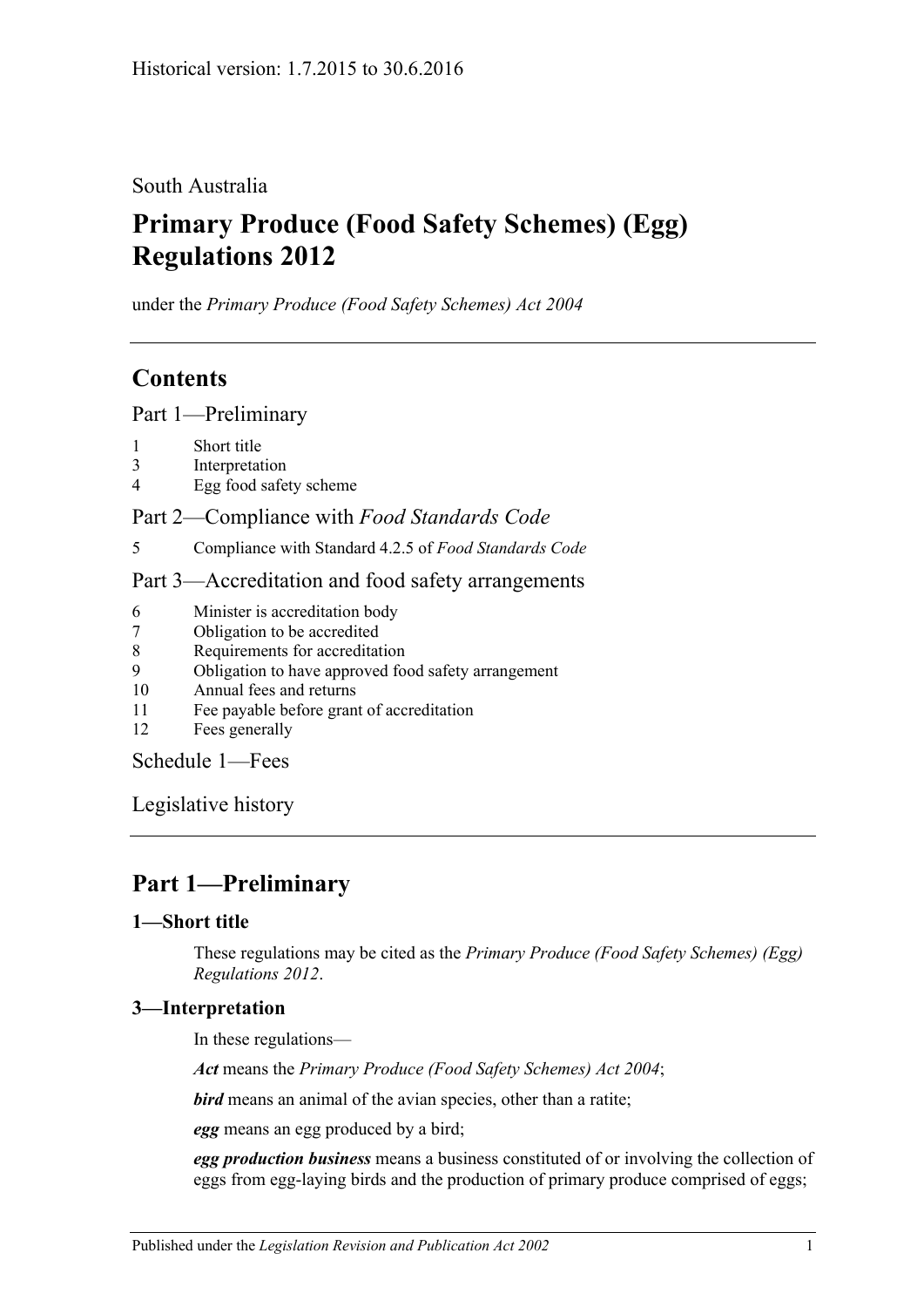*Food Standards Code* has the same meaning as in the *[Food Act](http://www.legislation.sa.gov.au/index.aspx?action=legref&type=act&legtitle=Food%20Act%202001) 2001*;

*small egg production business* means an egg production business that does not involve either—

- (a) more than 50 egg-laying birds; or
- (b) the sale of eggs in any of the following circumstances:
	- (i) the sale of eggs to a food business within the meaning of the *[Food](http://www.legislation.sa.gov.au/index.aspx?action=legref&type=act&legtitle=Food%20Act%202001)  Act [2001](http://www.legislation.sa.gov.au/index.aspx?action=legref&type=act&legtitle=Food%20Act%202001)*;
	- (ii) the sale of eggs to an egg production business;
	- (iii) the sale of eggs at a market;
	- (iv) the sale of eggs by wholesale;

*Standard 4.2.5* means Standard 4.2.5 of the *Food Standards Code* and includes other documents called up by that Standard.

#### <span id="page-1-0"></span>**4—Egg food safety scheme**

These regulations establish the egg food safety scheme for an egg production business.

## <span id="page-1-1"></span>**Part 2—Compliance with** *Food Standards Code*

#### <span id="page-1-2"></span>**5—Compliance with Standard 4.2.5 of** *Food Standards Code*

A producer engaged in an egg production business must comply with any requirement imposed on the producer by Standard 4.2.5 of the *Food Standards Code* in relation to eggs intended for sale.

Maximum penalty: \$5 000.

Expiation fee: \$315.

## <span id="page-1-3"></span>**Part 3—Accreditation and food safety arrangements**

#### <span id="page-1-4"></span>**6—Minister is accreditation body**

The Minister is the accreditation body for the egg food safety scheme.

#### <span id="page-1-5"></span>**7—Obligation to be accredited**

For the purposes of section 12 of the Act, a producer of primary produce must not engage in an egg production business other than a small egg production business without an accreditation.

#### <span id="page-1-6"></span>**8—Requirements for accreditation**

For the purposes of section  $15(1)(c)$  of the Act, an applicant for accreditation must satisfy the Minister that the applicant has the capacity, or has made or proposes to make appropriate arrangements, to satisfy the requirements of the Act and these regulations applicable to the activities to be accredited.

### <span id="page-1-7"></span>**9—Obligation to have approved food safety arrangement**

An accredited producer must have a food safety arrangement approved by the Minister.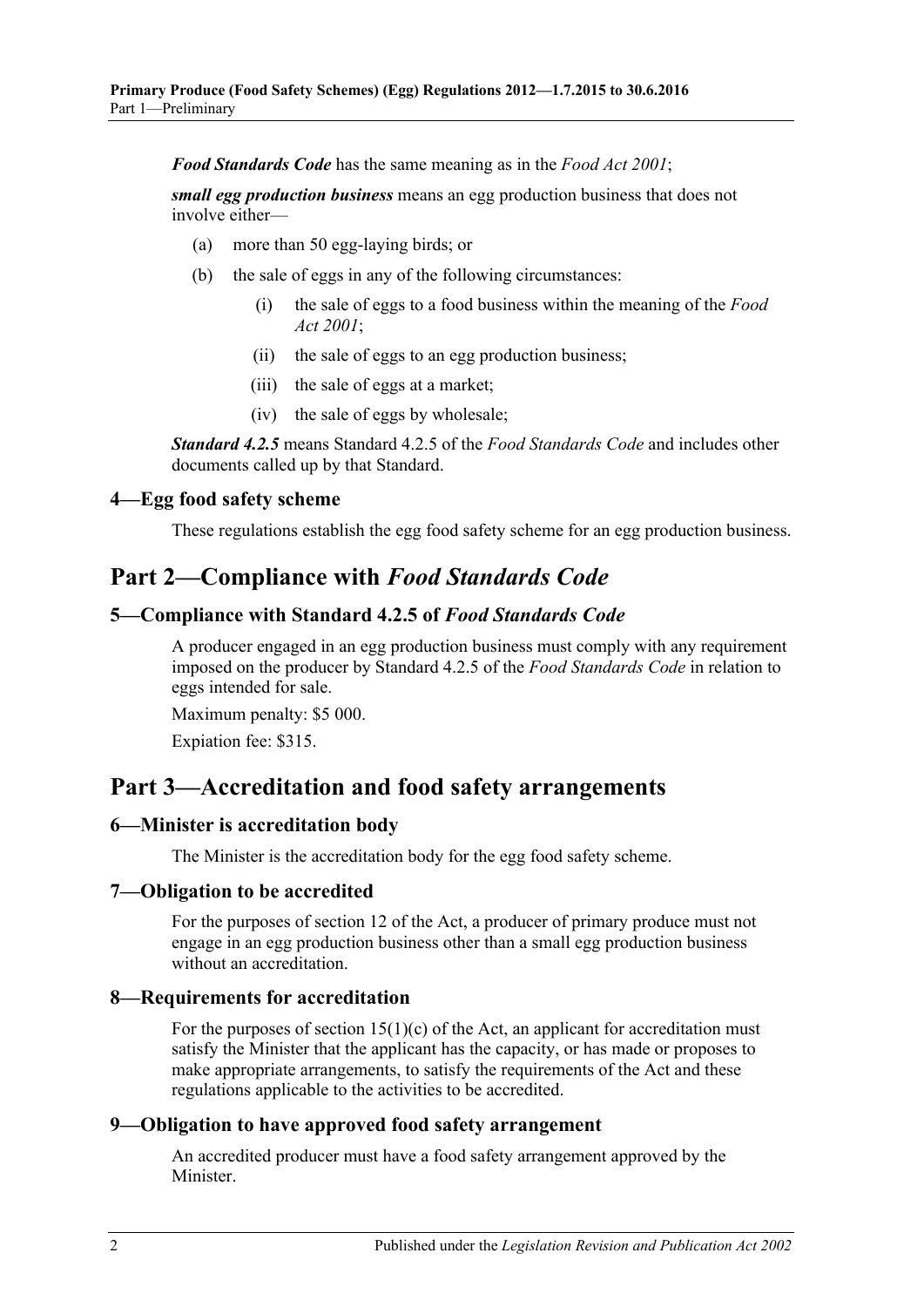### <span id="page-2-0"></span>**10—Annual fees and returns**

- (1) For the purposes of section 17 of the Act, for each year, an accredited producer must, not later than the prescribed date—
	- (a) pay to the Minister the annual fee fixed by Schedule 1; and
	- (b) lodge with the Minister a return that conforms to the requirements of the Minister about its form, contents and the manner in which it is made.
- (2) The *prescribed date* is the day and month specified by the Minister by notice in writing to the accredited producer.

#### <span id="page-2-1"></span>**11—Fee payable before grant of accreditation**

- (1) Before a person is granted accreditation, the person must pay a fee of an amount calculated by multiplying—
	- (a) the annual fee that would have been payable by or on behalf of the person had the person been an accredited producer at the last date for payment of the annual fee; and
	- (b) the proportion that the number of whole months between the grant of accreditation and the next date for payment of the annual fee bears to 12 months.
- (2) The annual fee that would have been payable is to be calculated on the basis of the Minister's estimate of the maximum number of laying birds that would have been likely to have been involved in the egg production business had the person been an accredited producer at the last date for payment of the annual fee taking into account the proposed nature of the business.

#### <span id="page-2-2"></span>**12—Fees generally**

- (1) Fees are payable as set out in Schedule 1.
- (2) The Minister may waive or reduce a fee payable under these regulations if the Minister considers that appropriate in the circumstances.

# <span id="page-2-3"></span>**Schedule 1—Fees**

| -1             | Application for accreditation                                                                                                                       |                                                                             | \$475   |
|----------------|-----------------------------------------------------------------------------------------------------------------------------------------------------|-----------------------------------------------------------------------------|---------|
| 2              | Application for approval of a food safety arrangement other than in<br>conjunction with an application for accreditation                            |                                                                             | \$475   |
| 3              | Application for variation of an approved food safety arrangement                                                                                    |                                                                             | \$475   |
| $\overline{4}$ | Annual fee payable by an accredited producer for an egg production business<br>that involved at any time during the preceding annual return period— |                                                                             |         |
|                | (a)                                                                                                                                                 | less than 1 000 laying birds                                                | \$196   |
|                | (b)                                                                                                                                                 | 1 000 to 9 999 laying birds                                                 | \$727   |
|                | (c)                                                                                                                                                 | 10 000 to 49 999 laying birds                                               | \$984   |
|                | (d)                                                                                                                                                 | 50 000 or more laying birds                                                 | \$1 566 |
| 5              |                                                                                                                                                     | Penalty for default in payment of an annual fee or lodging of annual return | \$112   |